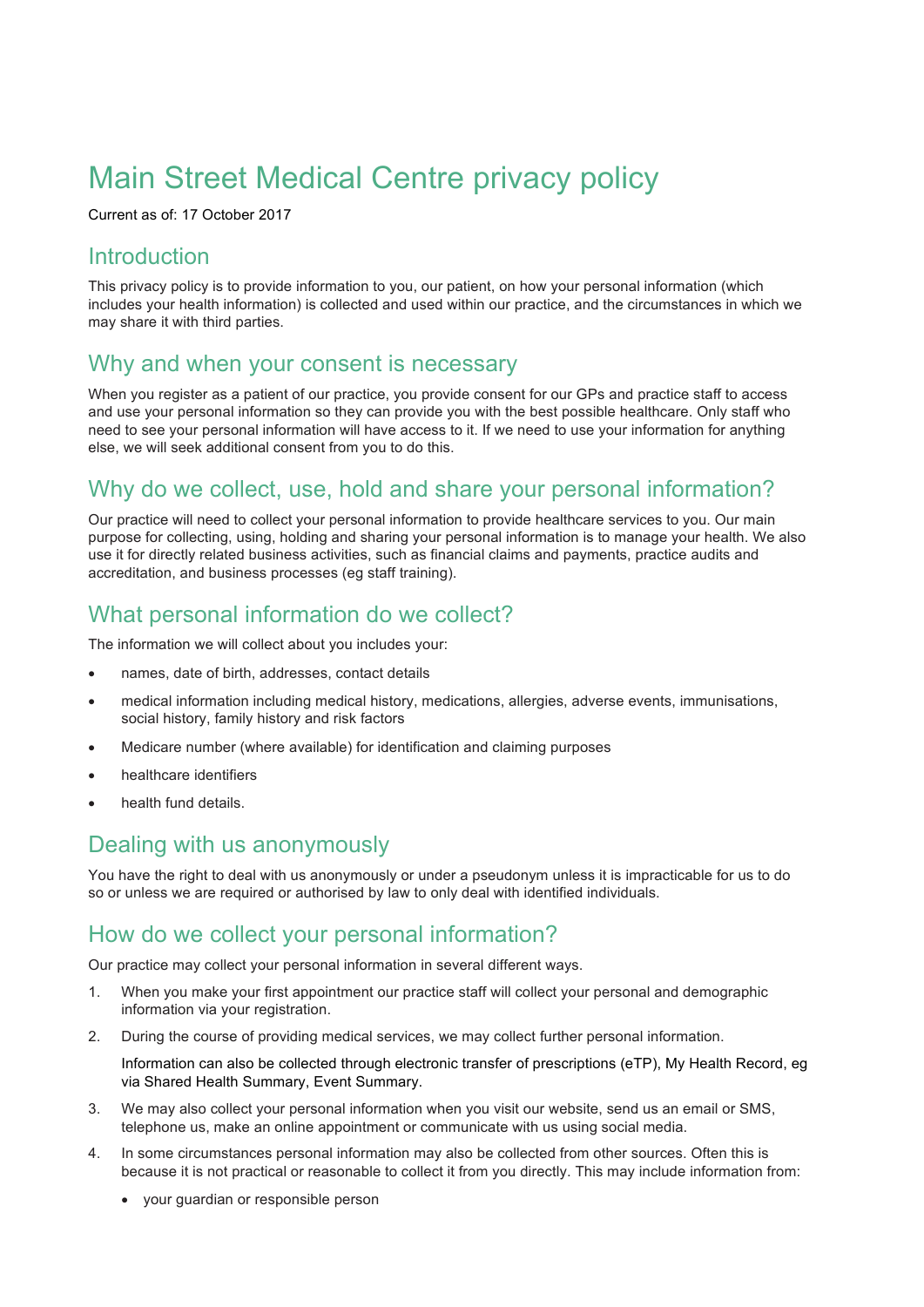- other involved healthcare providers, such as specialists, allied health professionals, hospitals, community health services and pathology and diagnostic imaging services
- your health fund, Medicare, or the Department of Veterans' Affairs (as necessary).

#### When, why and with whom do we share your personal information?

We sometimes share your personal information:

- with third parties who work with our practice for business purposes, such as accreditation agencies or information technology providers – these third parties are required to comply with APPs and this policy
- with other healthcare providers
- when it is required or authorised by law (eg court subpoenas)
- when it is necessary to lessen or prevent a serious threat to a patient's life, health or safety or public health or safety, or it is impractical to obtain the patient's consent
- to assist in locating a missing person
- to establish, exercise or defend an equitable claim
- for the purpose of confidential dispute resolution process
- when there is a statutory requirement to share certain personal information (eg some diseases require mandatory notification)
- during the course of providing medical services, through eTP, My Health Record (eg via Shared Health Summary, Event Summary).

Only people who need to access your information will be able to do so. Other than in the course of providing medical services or as otherwise described in this policy, our practice will not share personal information with any third party without your consent.

We will not share your personal information with anyone outside Australia (unless under exceptional circumstances that are permitted by law) without your consent.

Our practice will not use your personal information for marketing any of our goods or services directly to you without your express consent. If you do consent, you may opt out of direct marketing at any time by notifying our practice in writing.

#### How do we store and protect your personal information?

Your personal information may be stored at our practice in various forms.

The ways in which your practice stores information are as paper records, electronic records, visual records (Xrays, CT scans, videos and photos).

Our practice stores all personal information securely. We securely store and protect personal information by the following ways: electronic format, in protected information systems and in hard copy format being stored in a secured environment.

# How can you access and correct your personal information at our

#### practice?

You have the right to request access to, and correction of, your personal information.

Our practice acknowledges patients may request access to their medical records. We require you to put this request in writing and completing our Request for Records form and our practice will respond within a reasonable time (30 days). A full copy of your records is available for \$35.

Our practice will take reasonable steps to correct your personal information where the information is not accurate or up to date. From time to time, we will ask you to verify that your personal information held by our practice is correct and current. You may also request that we correct or update your information, and you should make such requests in writing to Katherine Potter, Practice Manager, kp@mainstreetmed.com.au